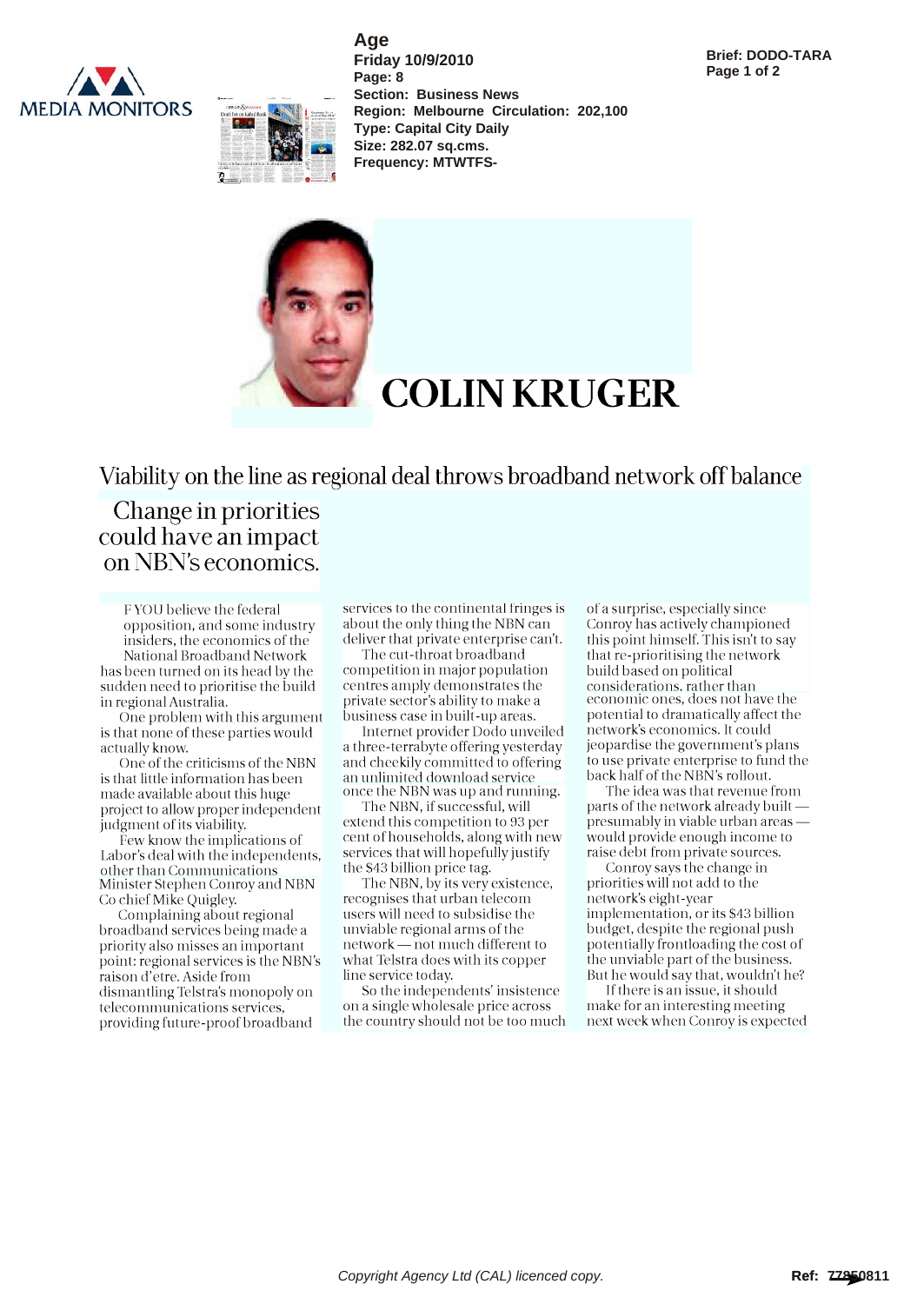

**Age Friday 10/9/2010 Page: 8 Section: Business News Region: Melbourne Circulation: 202,100 Type: Capital City Daily Size: 282.07 sq.cms. Frequency: MTWTFS-**

to detail the new priorities with Quigley and square the circle.

It will be some time before independent analysts have enough information to give a proper verdict on the viability of the NBN. The meeting is not expected to include the government's formal response to the \$25 million implementation study from McKinsey.

NBN Co needs Conroy's response to the implementation study before it can develop its three-year business plan, which will then be presented to the minister. For Telstra shareholders the only concern appears to be whether the government collapses and a fresh poll delivers the Coalition to power with an NBN-killing mandate.

The \$11 billion carrot for its cooperation with the NBN is looking

very attractive to investors who have watched the erosion of telecom's lucrative fixed-line business accelerate.

As telecom analysts from Citi put it recently: "The cash-heavy deal provides support for earnings and dividends long-term in the face of an uncertain operational outlook."

Telstra's negotiations with NBN Co and Conroy could be affected by the regional emphasis, but it's hard to say what the overall effect would be.

While a quicker regional rollout will open these markets to more competition for Telstra, it also means the telco will be able to scrap its copper network in these areas much more quickly, along with significant support and maintenance costs.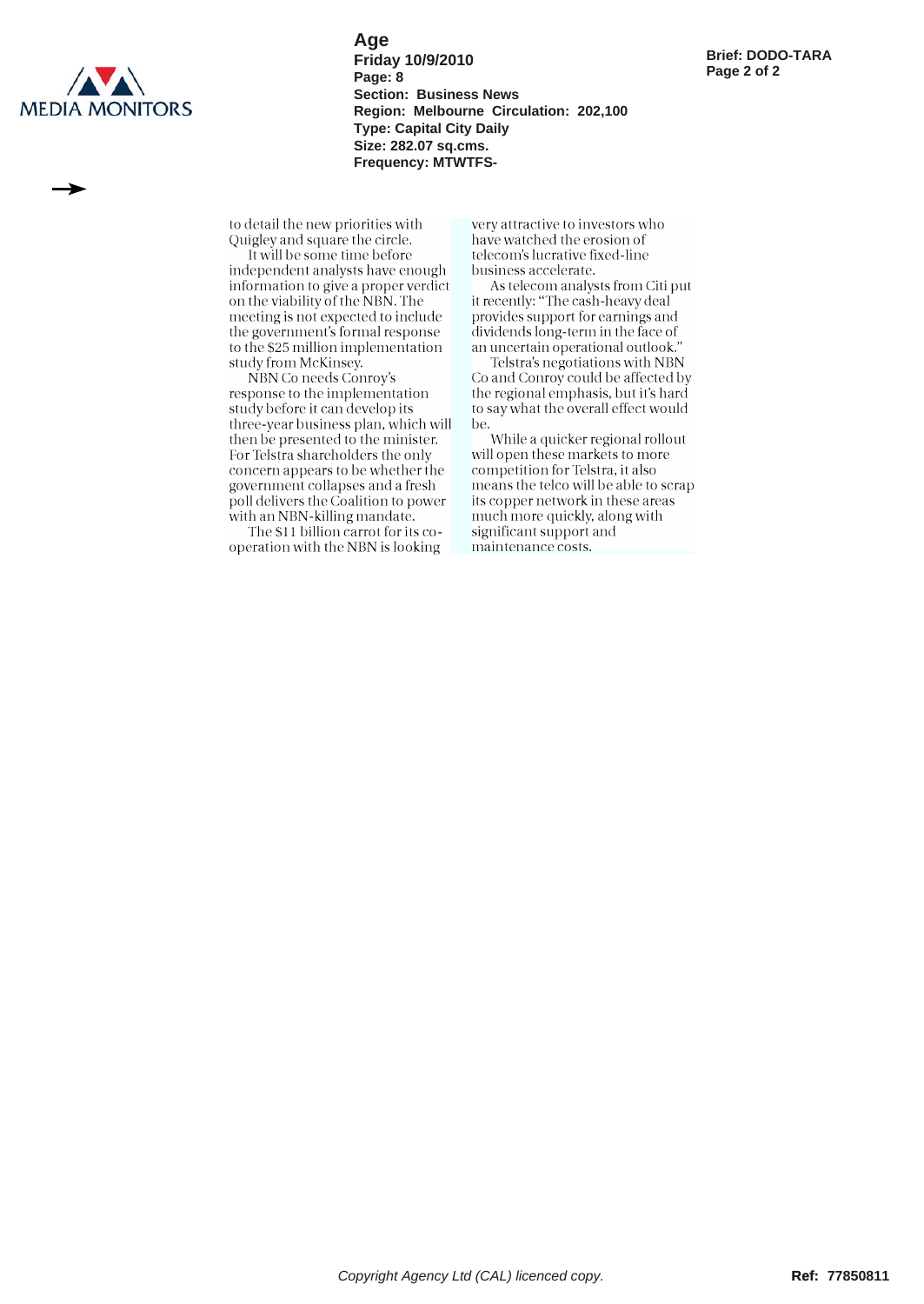



**Sydney Morning Herald Friday 10/9/2010 Page: 8 Section: Business News Region: Sydney Circulation: 211,066 Type: Capital City Daily Size: 256.42 sq.cms. Frequency: MTWTFS-**

## Crossed wires over new regional focus



opposition and some midistry 343 bind<br>insiders, the economics of the The N<br>national broadband network recognise f you believe the federal opposition and some industry insiders, the economics of the has been turned on its head by the sudden need to give priority to its introduction in regional Australia.

One problem with this argument is that none of them would know.

One justifiable criticism of the huge project is that little information has been made available about it to allow proper independent judgment of its viability.

Few people - other than Communications Minister, Stephen Conroy, and his NBN Co chief, Mike Quigley know the implications of Labor's deal with the independents.

Complaining about regional broadband services being made a priority also misses an important point. Regional services is the network's raison d'être.

Aside from dismantling Telstra's monopoly on telecommunications services, providing future-proof broadband services to the fringes is about the only thing the NBN can deliver that private enterprise cannot.

The cut-throat broadband competition in the cities amply demonstrates the private sector's ability to make a business case in built-up areas, although the NBN will still play a crucial role in helping them keep up with the exponential

growth in data services.

An internet provider, Dodo, unveiled a three terrabyte offering yesterday and cheekily committed to offering an unlimited download service once the NBN is running.

**RRUULA** The NBN, if successful, will extend verdict of this competition to 93 per cent of households, alongwith new services that will hopefullyjustify the \$43 billion price tag.

The NBN, by its very existence, recognises that urban users will need to subsidise the unviable regional arms of the network- not much different to what Telstra does with its copper line service today.

So the independents' insistence on a single wholesale price across the country should not be too much of a surprise, especially since Conroy has championed this point himself.

Changing the rollout priorities based on political considerations rather than economic ones will, however, have the potential to effect the network's economics. It could jeopardise the government's plans to use private enterprise to fund the back half of the network rollout. The idea was that revenue from parts of the network already built - presumably inviable urban areas-would provide enough income to raise debt from private sources.

Conroy has said that the change in priorities will not add to the network's eight-year implementation, or its \$43 billion budget, despite the regional push potentially frontloading the cost of the unviable part of the business. But he would say that, wouldn't he?

If there is an issue, it should make for an interesting meeting next week

when Conroy is expected to detail the new priorities with Quigley and square the circle.

In any case, it will be some time before independent analysts have enough information to give a proper verdict on the viability of the NBN.

Next week's meeting is not expected to include the government's formal response to the \$25 million implementation study from McKinsey.

NBN Co needs Conroy's response to the implementation study before it can develop its three-year business plan, which will then be presented to the minister.

For Telstra shareholders, the only concern appears to be whether the government collapses and fresh elections give the Coalition power and an NBN-killing mandate.

The \$11 billion carrot for Telstra's co-operation with the NBN is looking attractive to investors, who have seen the erosion of the lucrative fixed line business accelerate.

As telecom analysts from Citi put it recently: "The cash-heavy deal provides support for earnings and dividends long-term in the face of an uncertain operational outlook."

Telstra's negotiations with NBN Co and Conroy- stalled by the fractious election result- could be affected by the regional emphasis, but it's hard to say what the overall effect would be.

While a quicker regional rollout will open these markets to more competition for Telstra, it also means it will be able to scrap its copper network in these areas much more quickly, along with significant support and maintenance costs.